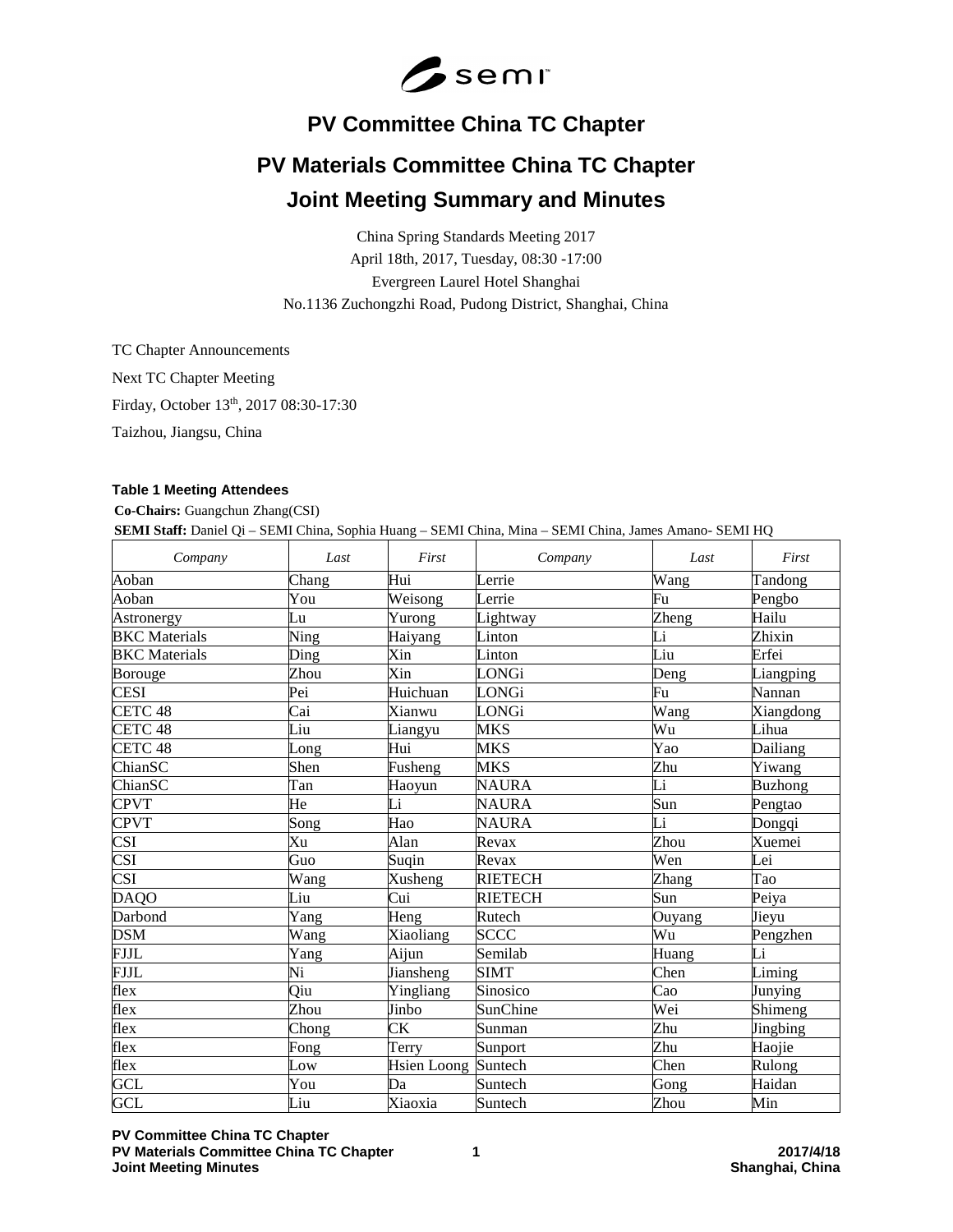

#### **Table 1 Meeting Attendees**

**Co-Chairs:** Guangchun Zhang(CSI)

**SEMI Staff:** Daniel Qi – SEMI China, Sophia Huang – SEMI China, Mina – SEMI China, James Amano- SEMI HQ

| Company                 | Last  | First     | Company                     | Last  | First      |
|-------------------------|-------|-----------|-----------------------------|-------|------------|
| <b>GCL</b>              | Wang  | Taoxia    | Talesun                     | Ni    | Paul       |
| <b>GCL</b>              | Zou   | Wentao    | Talesun                     | Wei   | Qingzhu    |
| <b>GCL</b>              | Shen  | Gan       | Talesun                     | Lu    | Junyu      |
| <b>GCL</b>              | Huang | Qiang     | Talesun                     | Wang  | Zhigang    |
| <b>GCL</b>              | Wu    | Yanrong   | Talesun                     | Zhang | Shude      |
| $\overline{\text{GCL}}$ | Lv    | Jinbiao   | Talesun                     | Yi    | Hui        |
| <b>GG</b> Solar         | Wu    | Xiexiang  | Talesun                     | Zhu   | Minglu     |
| Gsola                   | Zeng  | Xiangchao | <b>TIANWEI</b>              | Lin   | Hongfeng   |
| Hanergy                 | Ding  | Jian      | Trina                       | Zhou  | Wei        |
| Hanergy                 | Zhang | Ying      | $\overline{\text{Trina}}$   | Ying  | Li         |
| Hanergy                 | Ding  | Xiuyun    | Trina                       | Sheng | Yun        |
| Hanwha QCELLS           | Li    | Zhiwei    | Trina                       | Yan   | Ping       |
| Hebei University        | Mai   | Yaohua    | Trina                       | Zhu   | Qiangzhong |
| Hohai University        | Zhang | Zhang     | Trina                       | Xiao  | Taoyun     |
| Honbest                 | Huang | Junran    | <b>TUV</b>                  | Li    | Ningda     |
| JA Solar                | Zhong | Genxiang  | TÜV NORD                    | Miao  | Cunxing    |
| JA Solar                | Xu    | Desheng   | TÜV SÜD                     | Wu    | Yaozhong   |
| JA Solar                | Li    | Tao       | TÜV SÜD                     | Bo    | Xiangxi    |
| JA Solar                | Wang  | Song      | <b>XINTE ENERGY</b>         | Fan   | Xiecheng   |
| JA Solar                | Niu   | Xinwei    | <b>XINTE ENERGY</b>         | Qiu   | Yanmei     |
| JA Solar                | Huang | Xinming   | <b>XINTE ENERGY</b>         | Liu   | Guoxia     |
| Jinko                   | Li    | Ning      | Xinyang Normal UniversityLi |       | Yanlei     |
| Jinko                   | Jin   | Hao       | <b>XMZJY</b>                | Ni    | Dong       |
| Jolywood                | Zhao  | Tongrong  | Yingli                      | Song  | Dengyuan   |
| Jolywood                | Liu   | Yong      | Yingli                      | Ni    | Jianxiong  |
| <b>JYT</b>              | Chen  | Hui       | Yingli                      | Liu   | Yan        |
| <b>LDK</b>              | Hu    | Dongli    | Yingli                      | Liu   | Ying       |
| <b>LDK</b>              | Peng  | Yeqing    | <b>ZK</b> Energy            | Wu    | Zhenyu     |

#### **Table 2 Leadership Changes**

| WG/TF/SC/TC Name | <i>Previous Leader</i> | New Leader |
|------------------|------------------------|------------|
| None             |                        |            |

#### **Table 3 Committee Structure Changes**

| Previous WG/TF/SC Name | New WG/TF/SC Name or Status Change |
|------------------------|------------------------------------|
| None                   |                                    |

## **Table 4 Ballot Results**

| Document #   | Document Title                                                                  | Committee Action                        |
|--------------|---------------------------------------------------------------------------------|-----------------------------------------|
| Photovoltaic |                                                                                 |                                         |
| 5926         | New Standard: Test Method for Bending Property of Flexible Thin Film PV Modules | <b>Passed</b> with editorial<br>changes |
| 5840         | New Standard: Guide for Calibration of PV Module UV Test Chambers               | <b>Passed</b> with editorial<br>changes |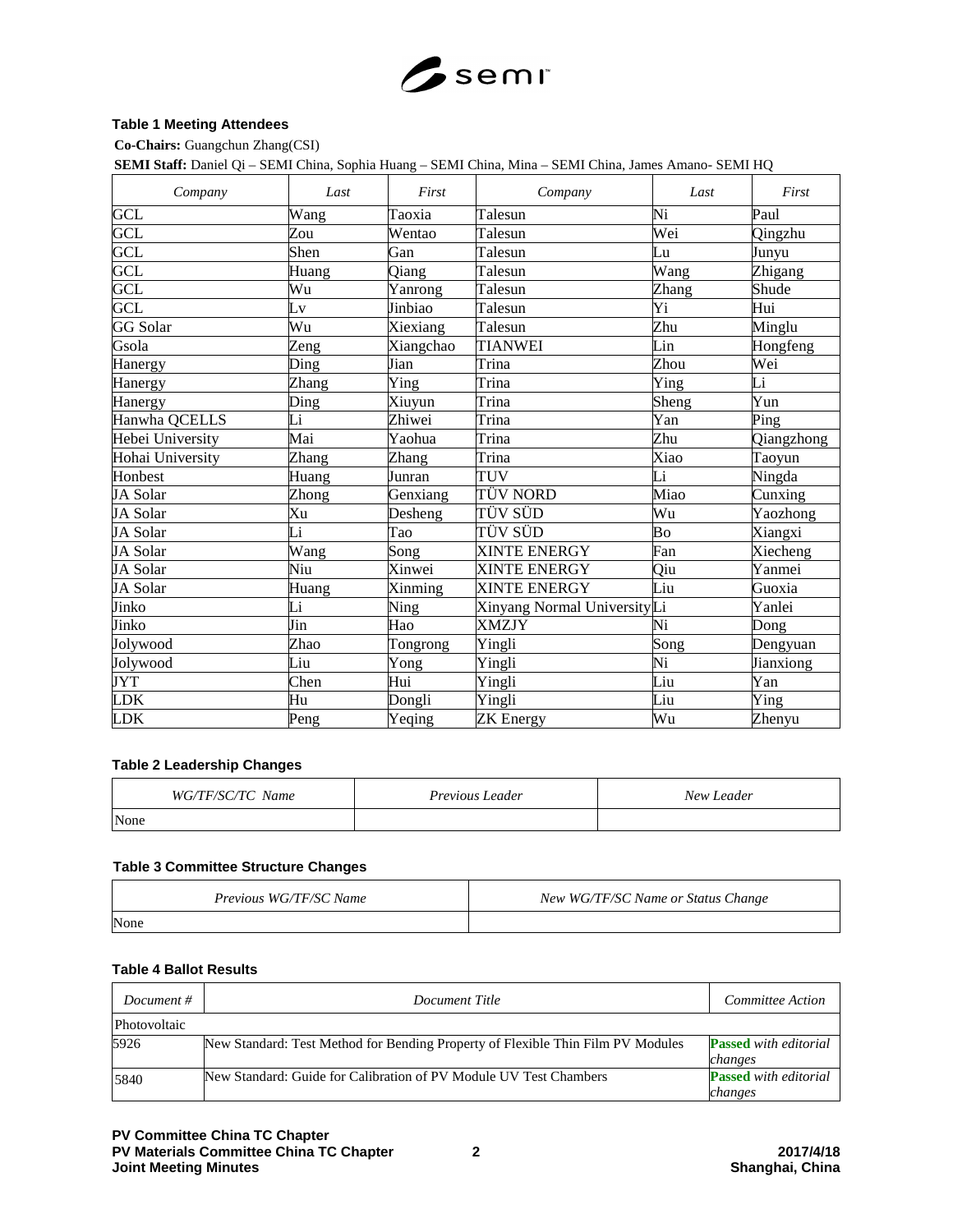

#### **Table 4 Ballot Results**

| Document $#$           | Document Title                                                                                      | Committee Action                                                                  |
|------------------------|-----------------------------------------------------------------------------------------------------|-----------------------------------------------------------------------------------|
| 5968                   | New Standard: Guide for Sample Preparation Method for Photovoltaic Backsheet<br>Performance Tests   | <b>Failed</b> and return to<br>TF for re-work and<br>reballot in Cycle 5-<br>2017 |
| 5661                   | New Standard: Test Method for Electrical Parameters of Bifacial Solar Module                        | <b>Failed</b> and return to<br>TF for re-work and<br>reballot in Cycle 5-<br>2017 |
| 5842A                  | New Standard: Test Method for Metal-Wrap-Through Solar Cell Via Resistance                          | <b>Failed</b> and return to<br>TF for re-work                                     |
| Photovoltiac Materials |                                                                                                     |                                                                                   |
| 5843                   | Revision of SEMI PV22-0716, Specification for Silicon Wafers for Use in Photovoltaic<br>Solar Cells | <b>Passed</b> as balloted                                                         |

#1 **Passed** ballots and line items will be submitted to the ISC Audit & Review Subcommittee for procedural review.

#2 **Failed** ballots and line items were returned to the originating task forces for re-work and re-balloting or abandoning.

#### **Table 5 Activities Approved by the GCS prior to the Originating TC Chapter meeting**

|      | $\sim$<br>Type<br>$\sim$ 1 | /WG<br>- DL | Details |
|------|----------------------------|-------------|---------|
| None |                            |             |         |

# **Table 6 Authorized Activities**

Listing of all revised or new SNARF(s) approved by the Originating TC Chapter.

| #            | <i>SC/TF/WG</i>                                | Details                                                                                                                                                   |
|--------------|------------------------------------------------|-----------------------------------------------------------------------------------------------------------------------------------------------------------|
| Photovoltaic |                                                |                                                                                                                                                           |
| 6191         | Testing<br>Equipment Task Solar Cells<br>Force | New Standard: Guide for the Design of Testing and Sorting Equipment for Crystalline Silicon                                                               |
|              | Photovoltiac Materials                         |                                                                                                                                                           |
| 6193         | Materials Task<br>Force                        | PV Silicon Raw New Standard: Specification for Trichlorosilane Used in Polysilicon Production                                                             |
| 6194         | Force                                          | PV Silicon Raw New Standard: Test Method for Determination of Hydrogen in PV Polysilicon by Inert<br>Materials Task Gas Fusion Infrared Absorption Method |

#1 SNARFs and TFOFs are available for review on the SEMI Web site at:

<http://downloads.semi.org/web/wstdsbal.nsf/TFOFSNARF>

#### **Table 7 Authorized Ballots**

| #            | When         | ТF                                                 | Details                                                                                   |
|--------------|--------------|----------------------------------------------------|-------------------------------------------------------------------------------------------|
| Photovoltaic |              |                                                    |                                                                                           |
| 6074         | Cycle 5-2017 | Crystalline<br>Silicon Solar<br>Cell Task<br>Force | New Standard: Test Method for Peeling Force between Electrode and Ribbon/Back Sheet       |
| 5982         | Cycle 5-2017 | PV Module<br><b>Task Force</b>                     | New Standard: Specification for Crystalline Silicon Photovoltaic Module Dimensions        |
| 5841 A       | Cycle 5-2017 | <b>Furnace Test</b>                                | PV Diffusion New Standard: Guide for Specifying Low Pressure Horizontal Diffusion Furnace |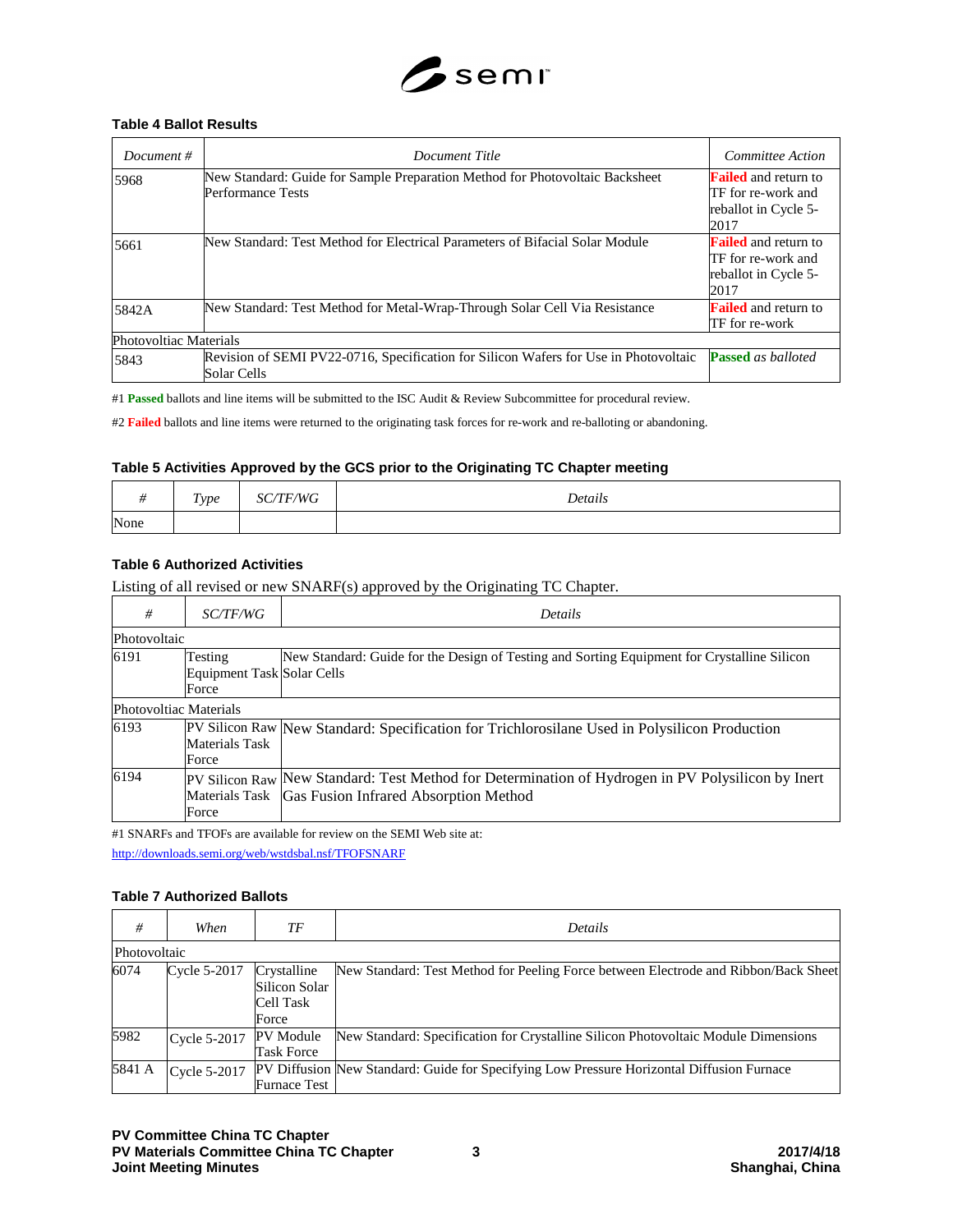

#### **Table 7 Authorized Ballots**

| #                             | When         | TF                                    | <i>Details</i>                                                                                                      |
|-------------------------------|--------------|---------------------------------------|---------------------------------------------------------------------------------------------------------------------|
|                               |              | Methods<br><b>Task Force</b>          |                                                                                                                     |
| 6070A                         | Cycle 5-2017 | PV Module<br><b>Task Force</b>        | New Standard: Test Method for Cell Defects in Crystalline Silicon PV Modules by<br>Electroluminescence (EL) Imaging |
| 5925 A                        | Cycle 5-2017 | <b>PV</b> Module<br><b>Task Force</b> | New Standard: Specification for Dual-glass Module with Crystalline Silicon Terrestrial<br>Solar Cell                |
| 5725                          | Cycle 5-2017 | <b>PV</b> Module<br><b>Task Force</b> | New standard: Practice for Metal Wrap Through (MWT) Back Contact PV Module<br>Assembly                              |
| 5968A                         | Cycle 5-2017 | <b>PV</b> Module<br><b>Task Force</b> | New Standard: Guide for Sample Preparation Method for Photovoltaic Backsheet<br><b>Performance Tests</b>            |
| 5661A                         | Cycle 5-2017 | <b>PV</b> Module<br><b>Task Force</b> | New Standard: Test Method for Electrical Parameters of Bifacial Solar Module                                        |
| <b>Photovoltiac Materials</b> |              |                                       |                                                                                                                     |
| 5767 A                        | Cycle 5-2017 | PV Silicon<br>Wafer Task<br>Force     | New Standard: Guide for Material Requirements of Internal Feeders Used in<br>Mono-crystal Silicon Growers           |

#### **Table 8 SNARF(s) Granted a One-Year Extension**

| #                      | ТF                | Title                                                                                                                      | <b>Expiration Date</b> |
|------------------------|-------------------|----------------------------------------------------------------------------------------------------------------------------|------------------------|
| Photovoltaic           |                   |                                                                                                                            |                        |
| 5661A                  | Force             | PV Module Task New Standard: Test Method for Electrical Parameters of Bifacial Solar<br>Module                             | 2018/10/23             |
| 5725                   | Force             | PV Module Task New standard: Practice for Metal Wrap Through (MWT) Back Contact PV<br>Module Assembly                      | 2018/06/13             |
| Photovoltiac Materials |                   |                                                                                                                            |                        |
| 5767 A                 | <b>Task Force</b> | PV Silicon Wafer New Standard: Guide for Material Requirements of Internal Feeders Used in<br>Mono-crystal Silicon Growers | 2018/09/12             |

#### **Table 9 SNARF(s) Abolished**

|      | TF | $\emph{Title}$ |
|------|----|----------------|
| None |    |                |

#### **Table 10 Standard(s) to receive Inactive Status**

| <b>Standard Designation</b> | Title |
|-----------------------------|-------|
| None                        |       |

# **Table 11 New Action Items**

| Item $#$           | Assigned to          | Details                                                                                                                                                                                                                                                                        |
|--------------------|----------------------|--------------------------------------------------------------------------------------------------------------------------------------------------------------------------------------------------------------------------------------------------------------------------------|
| $ ChinaPV-0417-01$ | Jianxiong Ni, Yingli | Doc 5661 will expire on October 23 <sup>th</sup> , 2017. Jianxiong Ni moved to extend<br>the Doc 5661 for one more year. TC committee members approved it.<br>Therefore, this project will expire on Oct. 23 <sup>th</sup> , 2018.<br>32 in favor and 0 opposed. Motion passed |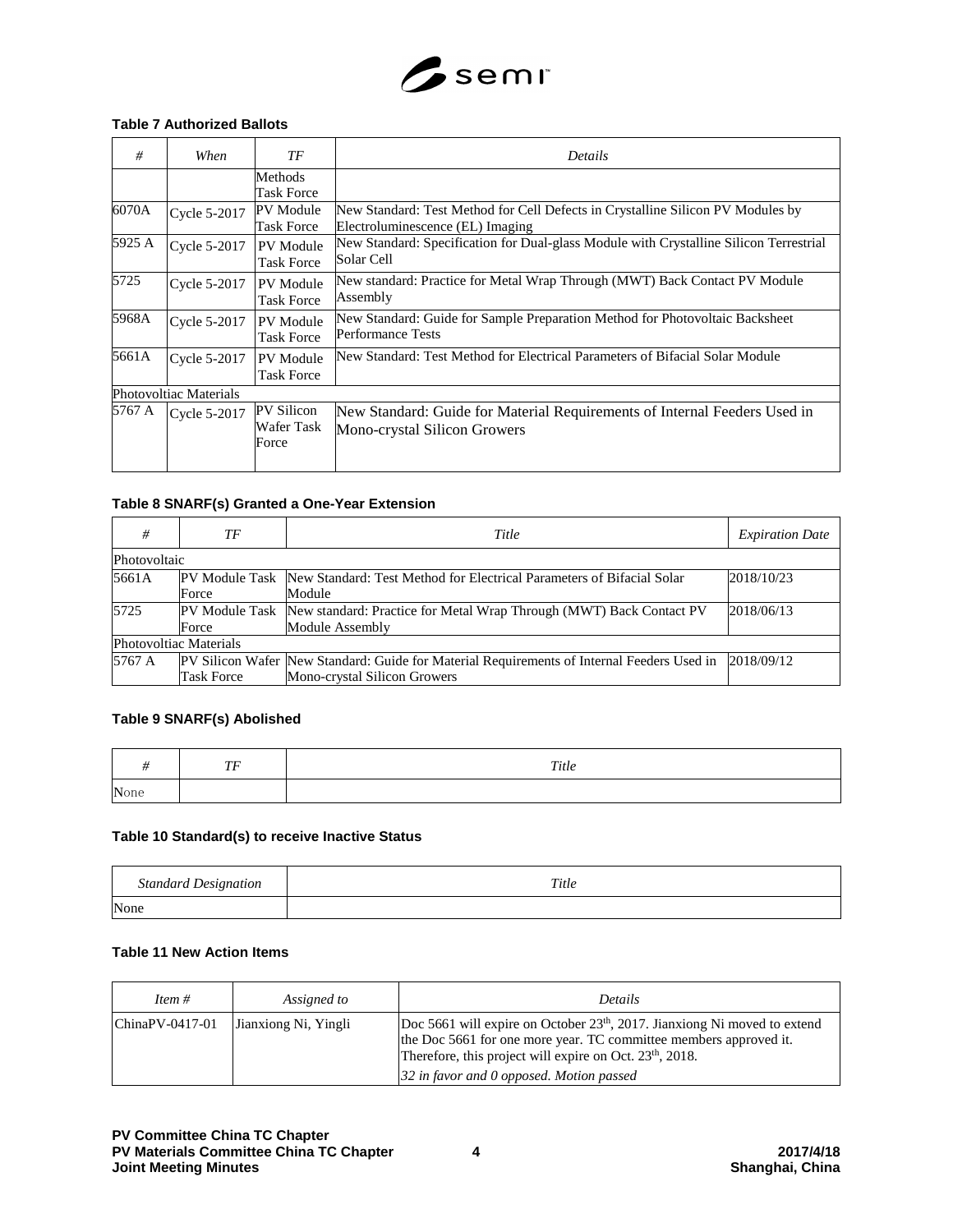

| Item $#$         | Assigned to                     | <b>Details</b>                                                                                                                                                                                                                                                                       |
|------------------|---------------------------------|--------------------------------------------------------------------------------------------------------------------------------------------------------------------------------------------------------------------------------------------------------------------------------------|
| ChinaPV-0417-02  | Zhen Zhang, Hohai<br>University | Doc 5725 will expire on June 13 <sup>th</sup> , 2017. Zhen Zhang moved to extend the<br>Doc 5725 for one more year. TC committee members approved it. Therefore,<br>this project will expire on June 13th, 2018.                                                                     |
|                  |                                 | 32 in favor and 0 opposed. Motion passed                                                                                                                                                                                                                                             |
| ChinaPV-0417-03  | Erfei Liu, Linton               | Doc 5767A will expire on September 12 <sup>th</sup> , 2017. Erfei Liu moved to extend<br>the Doc 5767A for one more year. TC committee members approved it.<br>Therefore, this project will expire on September 12 <sup>th</sup> , 2018.<br>32 in favor and 0 opposed. Motion passed |
| lChinaPV-0417-04 | Trina                           | Send Trina SEMI PV44-0513, SEMI PV45-0513 documents for Five-Year                                                                                                                                                                                                                    |
|                  |                                 | review                                                                                                                                                                                                                                                                               |
| ChinaPV-0417-05  | Suntech                         | Send Suntech SEMI PV47-0513 document for Five-Year review                                                                                                                                                                                                                            |

# **Table 12 Previous Meeting Action Items**

| Item $#$ | Assigned to                                                          | <b>Details</b>                                                                                                                                                                                                                                                                                                           |
|----------|----------------------------------------------------------------------|--------------------------------------------------------------------------------------------------------------------------------------------------------------------------------------------------------------------------------------------------------------------------------------------------------------------------|
|          | ChinaPV-1116-01 Daniel Qi(SEMI China)                                | For China PV&PV Materials Joint TC Chapter 2017, arranging two<br>meetings, one on April 18th, 2017, the other in mid-October, 2017.                                                                                                                                                                                     |
|          |                                                                      | When necessary, after SEMI communicates with co-chairs, there can<br>be one more PV&PV Materials Standards Joint TC Chapter meeting.<br>This added meeting's schedule is adjustable.<br><b>CLOSED</b>                                                                                                                    |
|          | ChinaPV-1116-02 Sophia Huang(SEMI<br>China)                          | If there are new SNARFs, send them to China PV&PV Materials<br>Standards Joint Technical Committee core members to review at first.<br>Then Sophia arranges the approved SNARFs in agenda, then send<br>SNARFs to Global PV Technical committee members for two weeks'<br>review before meeting begins.<br><b>CLOSED</b> |
|          | ChinaPV-0316-01 7 task forces' leaders                               | Rearrange the task force members; make sure every member is active.<br><b>ONGOING</b>                                                                                                                                                                                                                                    |
|          | <b>Task Force</b>                                                    | ChinaPV-0715-02 PV Silicon Raw Materials Translate Chinese version of published 3 standards -- SEMI PV50-<br>0114, SEMI PV59-0115, SEMI PV64-0715<br><b>PV 59 CLOSED</b><br>PV 50 and PV 64 ONGOING                                                                                                                      |
|          | ChinaPV-0715-03 PV Diffusion Furnace<br>Test Methods Task Force 0514 | Translate Chinese version of published 1 standards -- SEMI PV53-<br><i><b>ONGOING</b></i>                                                                                                                                                                                                                                |

# **1 Welcome, Reminders, and Introductions**

Committee co-chair Guangchun Zhang chaired the meeting and welcomed all attendees. All the attendees introduced themselves. Daniel Qi called the meeting to order at 09:00AM. The meeting reminders on antitrust issues, intellectual property issues and holding meetings with international attendance were reviewed.

Agenda was reviewed.

**Attachment**: 1 Chinese SEMI Standard Meeting Reminders rev1

# **2 Review of Previous Meeting Minutes**

The TC Chapter reviewed the minutes of the previous meeting.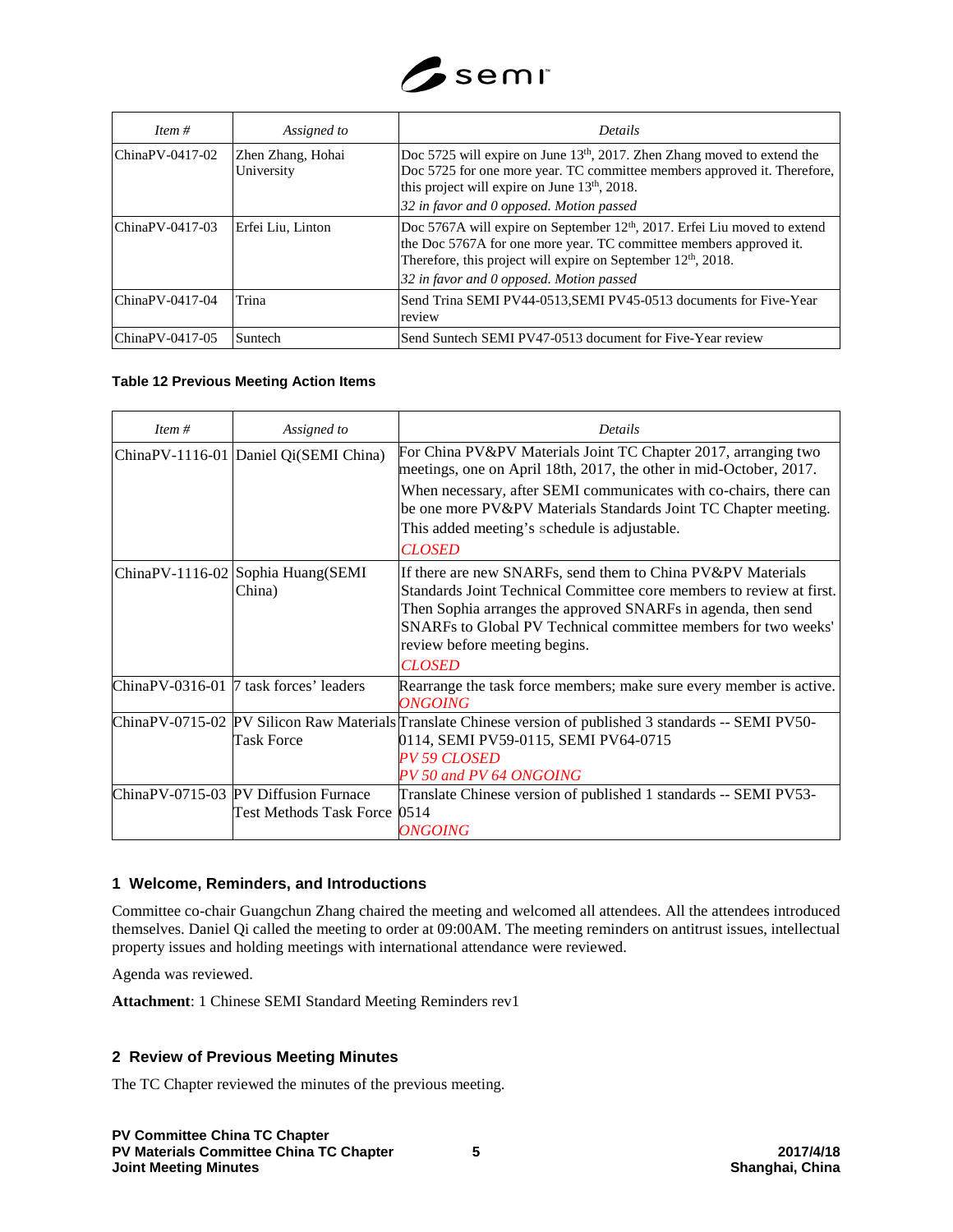

**Motion:** To approve the minutes of the previous meeting as written **By / 2nd:** Zhixin Li (Linton) **Discussion:** None **Vote:** 56 in favor and 0 opposed, (Total 56 companies.) **Motion Passed**.

**Attachment:** 2 China PV TC Meeting Minutes 20161125

# **3 Liaison Reports**

#### 3.1 *Photovoltaic Materials Europe TC Chapter*

Sophia Huang (SEMI) reported for the PV Materials Europe TC Chapter. Of note:

- Next Meeting- TBD
	- One standard published
		- Doc 5889: New Standard: Test method on cell level for potential-induced degradation susceptibility of solar cells and module encapsulation materials
	- PV Materials Committee, European Chapter Leadership changes
		- H. Aulich will resign as co-chair as of December 31, 2016, and his contributions and leadership during the past 9 years are greatly appreciated
		- Ch. Hagendorf, FhG-CSP, is nominated as new co-chair

# **Attachment**: 3 EU PV Material Report Oct 2016

#### 3.2 *PV and PV Materials Japan TC Chapter*

Sophia Huang (SEMI) reported for the PV and PV Materials Japan TC Chapter. Of note:

- Next meeting: April 7, 2017, 1:30 p.m. 5:00 p.m.at SEMI Japan Office, Tokyo, Japan
	- Hiromu Takatsuka from PVTEC stepped down from co-chair due to his retirement
	- Doc 6016, New Standard: Test Method for Exposure Durability of PV Cells to Acetic Acid Vapor.
		- $\triangleright$  After the two weeks review by TC Members of both PV and PV Materials, the SNARF was approved at the PV Materials Japan TC Chapter meeting held on April 18, 2016.
		- $\triangleright$  Ballot draft was reviewed at the TF meeting held on November 7, 2016.
		- $\triangleright$  Ballot submission was approved at the Japan TC Chapter meeting on December 19, 2016.
		- $\triangleright$  Ballot is now on Cycle 1-2017

# **Attachment: 4** 170118\_LiaisonReport\_JA\_PV&PVM\_v1.1

# 3.3 *Photovoltaic Materials NA TC Chapter*

Sophia Huang (SEMI) reported for the PV Materials NA TC Chapter. Of note:

- Next meeting NA Summer Standards Meeting. SEMI HQ, San Jose CA, Wednesday, July 12, 2017
	- 2 Ballots passed
		- Doc. 5959A, Revision of SEMI PV25-1011 Test Method for Simultaneously Measuring Oxygen, Carbon, Boron and Phosphorus in Solar Silicon Wafers and Feedstock by Secondary Ion Mass Spectrometry
		- Doc. 6039, Reapproval of SEMI PV31-0212 Test Method for Spectrally Resolved Reflective And Transmissive Haze Of Transparent Conducting Oxide (TCO) Films For PV Application
	- One document Authorized for ballot in cycle 9-2016<br>behavior. Doc. 6100, Reapproval of SEMI PV1-0211
		- Test Method for Measuring Trace Elements in Silicon Feedstock for Silicon Solar Cells by High-Mass Resolution Glow Discharge Mass Spectrometry

**Attachment:** 5 PVMaterials NA TC Chapter Liaison Report Nov 2016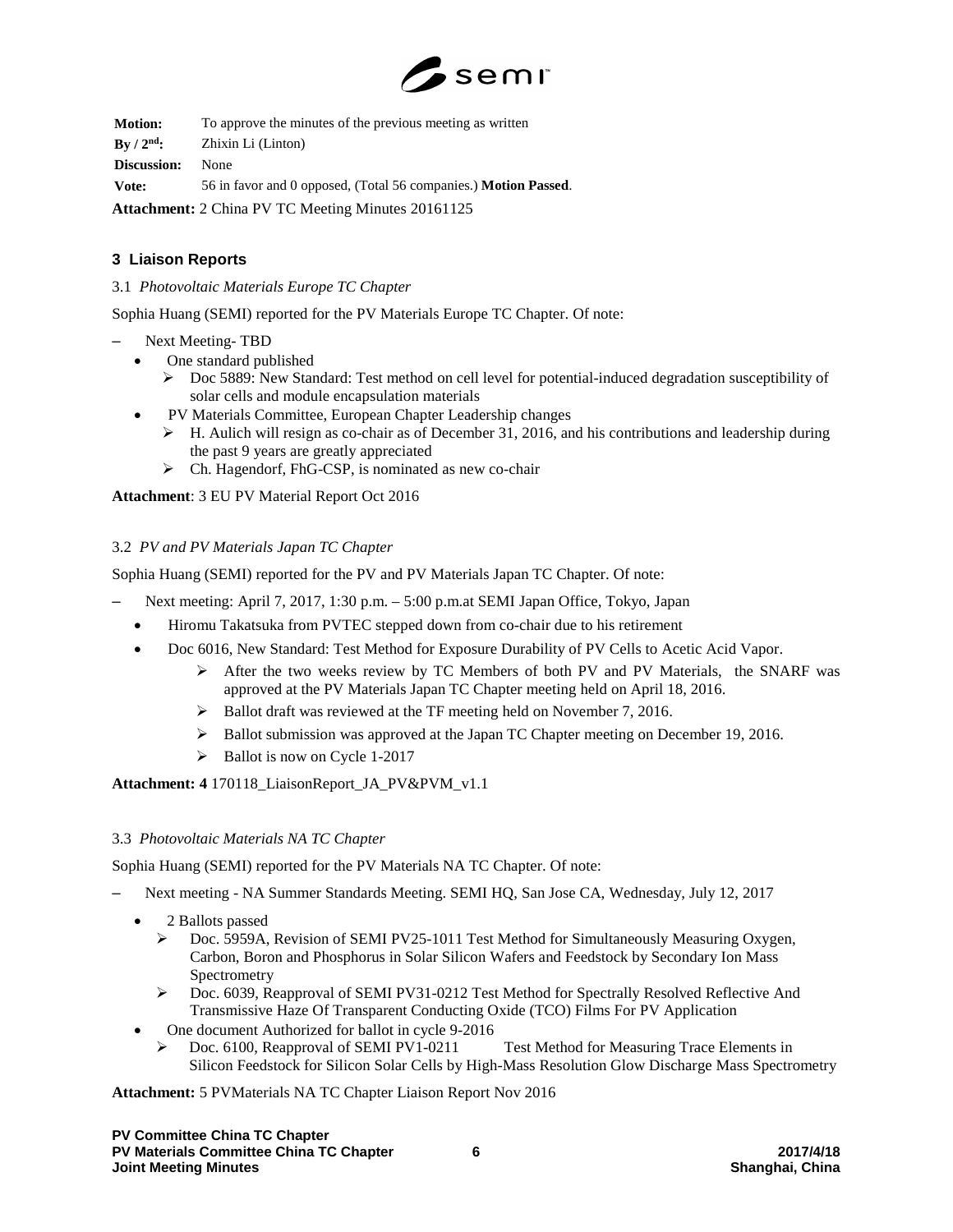

# 3.4 *Photovoltaic Taiwan TC Chapter*

Sophia Huang (SEMI) reported for the Photovoltaic Taiwan TC Chapter. Of note:

- Next Meeting April 26, 2017 at ITRI office, Hsinchu, Taiwan
- 1 Ballot passed
	- Doc 5598A: New Standard: Test Method for Durability of Low Light Intensity Organic Photovoltaic (OPV) and Dye Sensitized Solar Cell (DSSC), published as 'SEMI PV76-0117'
- Standards Five-year Review need to be Revised
	- SEMI PV23-1011 : " Test Method for Mechanical Vibration of Crystalline Silicon Photovoltaic (PV) Modules in Shipping Environment"
		- o Date: 2011/10/27
		- o Original Draft #: 4997B
		- o Task Force: Vibration Test Method Task Force
- Study two new topics in the next TC meeting
	- > How to track Solar Cell performance
	- > Drone monitor system

**Attachment:** 6 Taiwan PV Standard Committee Liaison Report\_March 2017

# 3.5 *SEMI Staff Report*

Daniel Qi (SEMI) gave the SEMI Staff Report. Of note:

- SEMI Standards Overview
- SEMI Global 2017 Calendar of Events
- 2017 Critical Dates for SEMI Standards Ballots
- **SEMI Standards Publications**
- PV Standards Publications Recently
- China Photovoltaic TC Update
- Enhance Task Force Management
- Core Members Attendance Record
- Necessary Info. from Website

**Attachment: 7** SEMI Staff Report 20170418

# **4 Ballot Review**

NOTE 1: TC Chapter adjudication on ballots reviewed is detailed in the Audits & Review (A&R) Subcommittee Forms for procedural review. The A&R forms are available as attachments to these minutes. The attachment number for each balloted document is provided under each ballot review section below.

#### *PV Materials Committee China TC Chapter*

4.1 Cycle 1-2017: Doc 5843, Revision of SEMI PV22-0716, Specification for Silicon Wafers for Use in Photovoltaic Solar Cells

| <b>Motion:</b>                  | Nannan Fu (LONG) moved that this document passed TC Chapter review as balloted and will be forwarded to<br>the ISC A&R SC for procedural review. |
|---------------------------------|--------------------------------------------------------------------------------------------------------------------------------------------------|
| $\rm\,By\,$ / $\rm\,2^{nd}\rm:$ | Zhixin Li (Linton)                                                                                                                               |

**PV Committee China TC Chapter PV Materials Committee China TC Chapter 7 2017/4/18 Joint Meeting Minutes**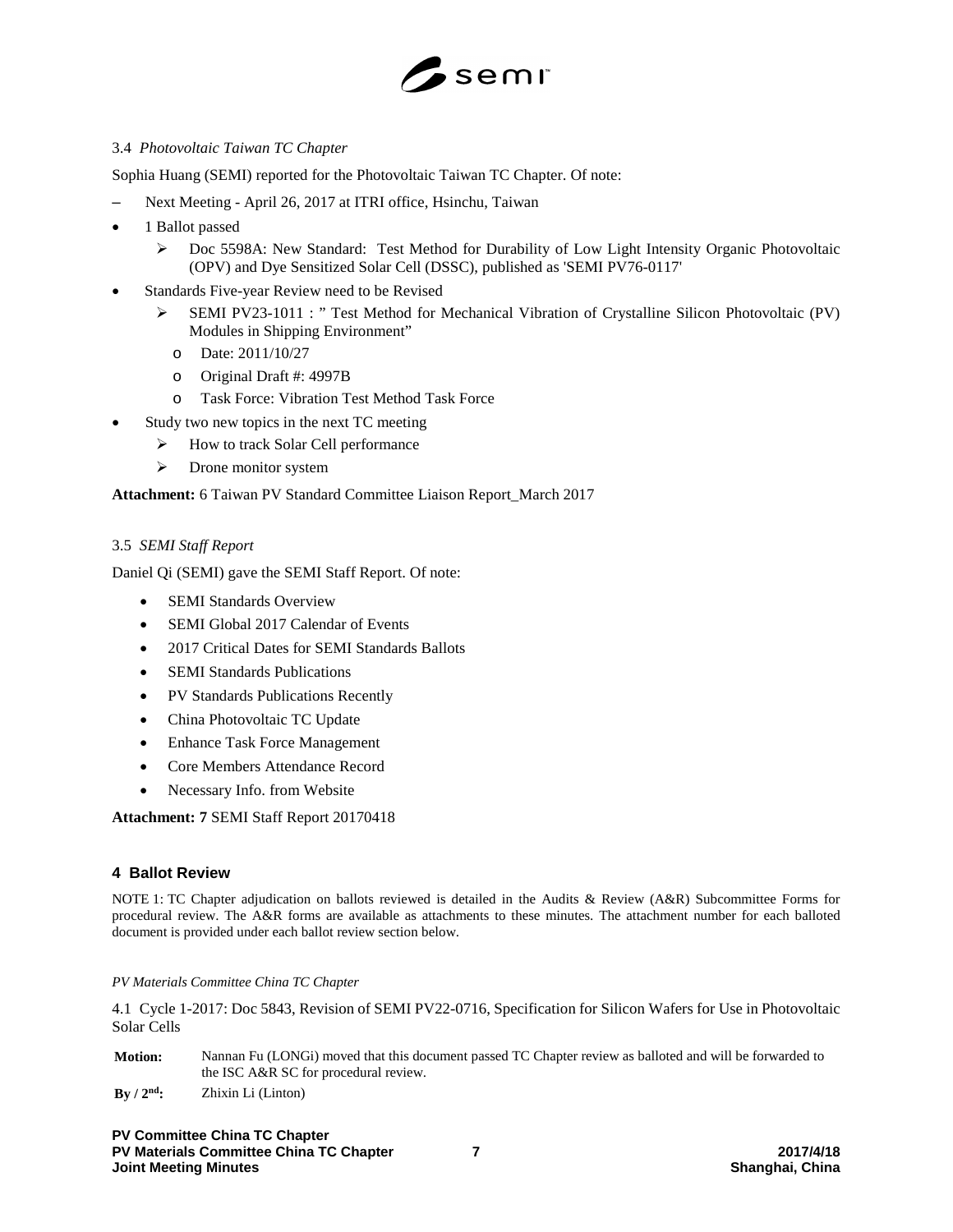

# **Discussion:** None

**Vote:** 56 in favor and 0 opposed. (Total 56 companies.) **Motion Passed**.

#### **Attachment:** 8 5843 Procedural Review

#### *Photovoltaic Committee China TC Chapter*

4.2 Cycle 1-2017: Doc 5926, New Standard: Test Method for Bending Property of Flexible Thin Film PV Modules

**Motion:** Xiuyun Ding (Hanergy) moved that this document passed TC Chapter review with editorial changes and will be forwarded to the ISC A&R SC for procedural review.

**By / 2nd:** Zhixin Li (Linton)

**Discussion:** None

**Vote:** 56 in favor and 0 opposed. (Total 56 companies.) **Motion Passed**.

**Attachment:** 9 5926 Procedural Review

| 4.3 Cycle 1-2017: Doc 5840, New Standard: Guide for Calibration of PV Module UV Test Chambers |  |  |  |  |  |  |  |  |  |  |  |
|-----------------------------------------------------------------------------------------------|--|--|--|--|--|--|--|--|--|--|--|
|-----------------------------------------------------------------------------------------------|--|--|--|--|--|--|--|--|--|--|--|

| <b>Motion:</b>     | Jiansheng Li moved that this document passed TC Chapter review with editorial changes and will be forwarded<br>to the ISC A&R SC for procedural review. |
|--------------------|---------------------------------------------------------------------------------------------------------------------------------------------------------|
| $\rm{Bv}/2^{nd}$ : | Zhixin Li (Linton)/ Dengyuan Song (Yingli)                                                                                                              |
| Discussion:        | None                                                                                                                                                    |
| Vote:              | 56 in favor and 0 opposed. (Total 56 companies.) Motion Passed.                                                                                         |

**Attachment:** 9 5840 Procedural Review

4.4 Cycle 1-2017: Doc 5968, New Standard: Guide for Sample Preparation Method for Photovoltaic Backsheet Performance Tests

| <b>Motion:</b>             | Jianxiong Ni moved that this document re-work in task force and re-ballot in cycle 5-2017. |
|----------------------------|--------------------------------------------------------------------------------------------|
| $\rm\,By$ / $\rm 2^{nd}$ : | Zhixin Li (Linton)                                                                         |
| Discussion:                | None                                                                                       |
| Vote:                      | 56 in favor and 0 opposed. (Total 56 companies.) <b>Motion Passed.</b>                     |

**Attachment:** 10 5968 Ballot report - Fail

4.5 Cycle 1-2017: Doc 5661, New Standard: Test Method for Electrical Parameters of Bifacial Solar Module

| <b>Motion:</b>                        | Jianxiong Ni moved that this document re-work in task force and re-ballot in cycle 5-2017. |
|---------------------------------------|--------------------------------------------------------------------------------------------|
| $\rm\,By\,$ / $\rm\,2^{nd}\mathbf{:}$ | Zhixin Li (Linton)                                                                         |
| Discussion:                           | None                                                                                       |
| Vote:                                 | 56 in favor and 0 opposed. (Total 56 companies.) <b>Motion Passed.</b>                     |
|                                       |                                                                                            |

**Attachment:** 11 5661 Ballot report - Fail

4.6 Cycle 1-2017: Doc 5842A, New Standard: Test Method for Metal-Wrap-Through Solar Cell Via Resistance

**Motion:** Xusheng Wang moved that the committee approve SEMI Document Doc 5842A to return to Crystalline Silicon Solar Cell Task Force to re-work and re-ballot.

**By / 2nd:** Zhixin Li (Linton)

**Discussion:** None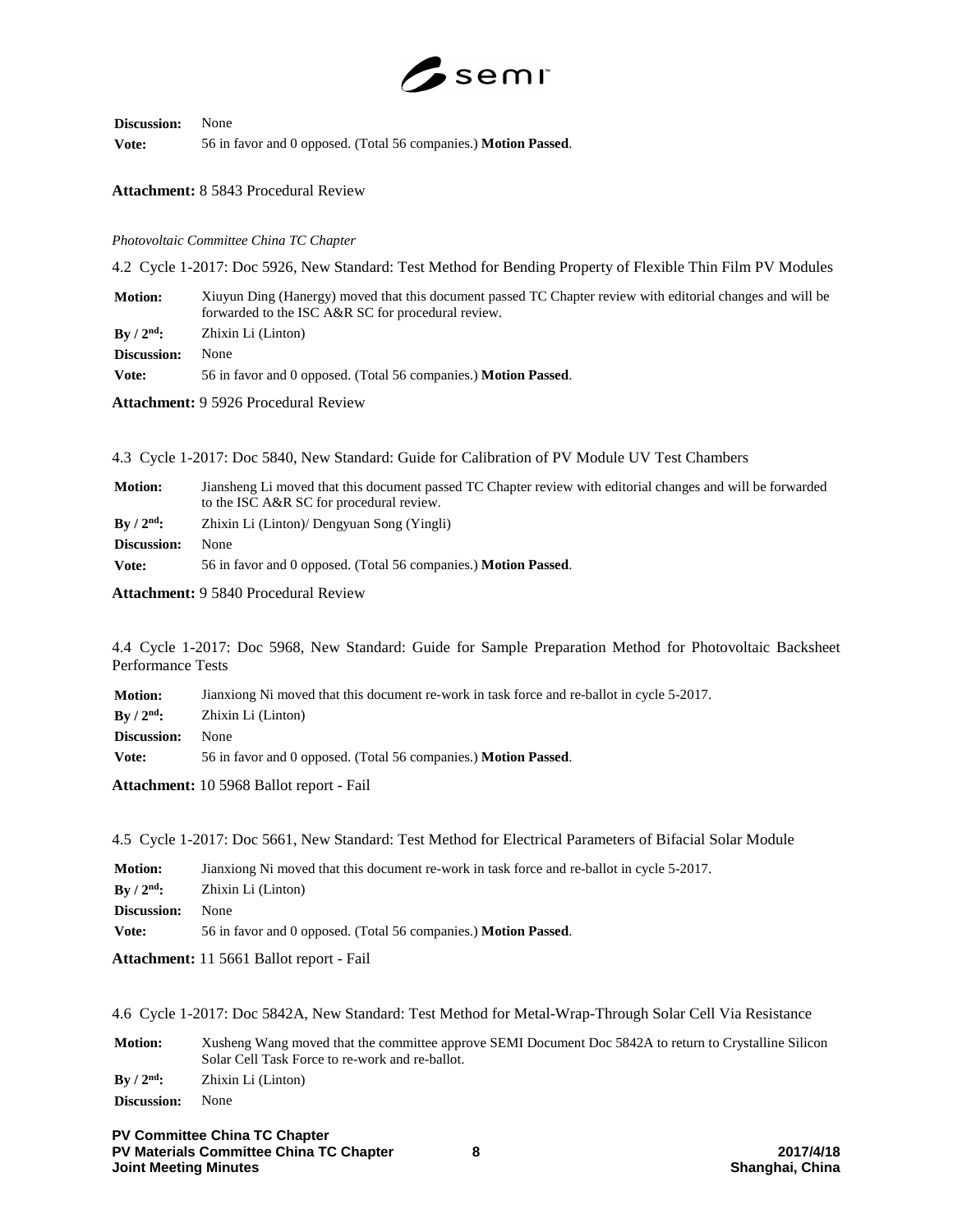

**Vote:** 56 in favor and 0 opposed. (Total 56 companies.) **Motion Passed**.

**Attachment:** 12 5842A Ballot report - Fail

# **5 Other SDO (Standards Development Organization) Update**

5.1 IEC TC 82 Update

- IEC TC82 Scope
- IEC TC82 Summary
- TC 82 Working Groups
- Context and Background
- 'PVQAT Effect' on TC82
- TC82 Productivity
- System Certifications
- Standards Development
- Certifiable Standards
- Important New Efforts

**Attachment:** 13 IEC TC82 for SEMI 18 Apr 2017 **Attachment:** 14 IEC\_P-PUBS\_TC82\_2017-05-17

**Attachment:** 15 IEC\_WORKPROGRAMME\_TC82\_2017-05-17

5.2 China Electronics Standardization Institute (CESI)

- National Standardization Technical Committees in the field of PV
	- $\triangleright$  The national photovoltaic energy systems standardization technical committee(SAC/TC90)
	- $\triangleright$  The National Semiconductor Equipment and Materials Standardization Technical Committee(SAC/TC203)
	- $\triangleright$  China Photovoltaic Industry Association(CPIA) Standardization Technical Committee
- Review of PV Standardization Work in China
	- $\triangleright$  The roles of CESI in PV standardization work
	- $\triangleright$  The international standardization work of China
	- > PVQAT China
	- $\triangleright$  Comprehensive standardization technology system for PV industry
	- The current status of PV standardization in China -–GB、SJ
	- $\triangleright$  The current status of PV standardization in China –CPIA

**Attachment:** 16 Introduction of PV Standardization work in China

**Attachment:** 17 The current status list of PV standardization in China

# **6 Subcommittee and Task Force Reports**

6.1 *PV Silicon Raw Materials Task Force*

Xiaoxia Liu (GCL) reported for the PV Silicon Raw Materials Task Force. This report contained information on:

**PV Committee China TC Chapter PV Materials Committee China TC Chapter 9 2017/4/18 Joint Meeting Minutes**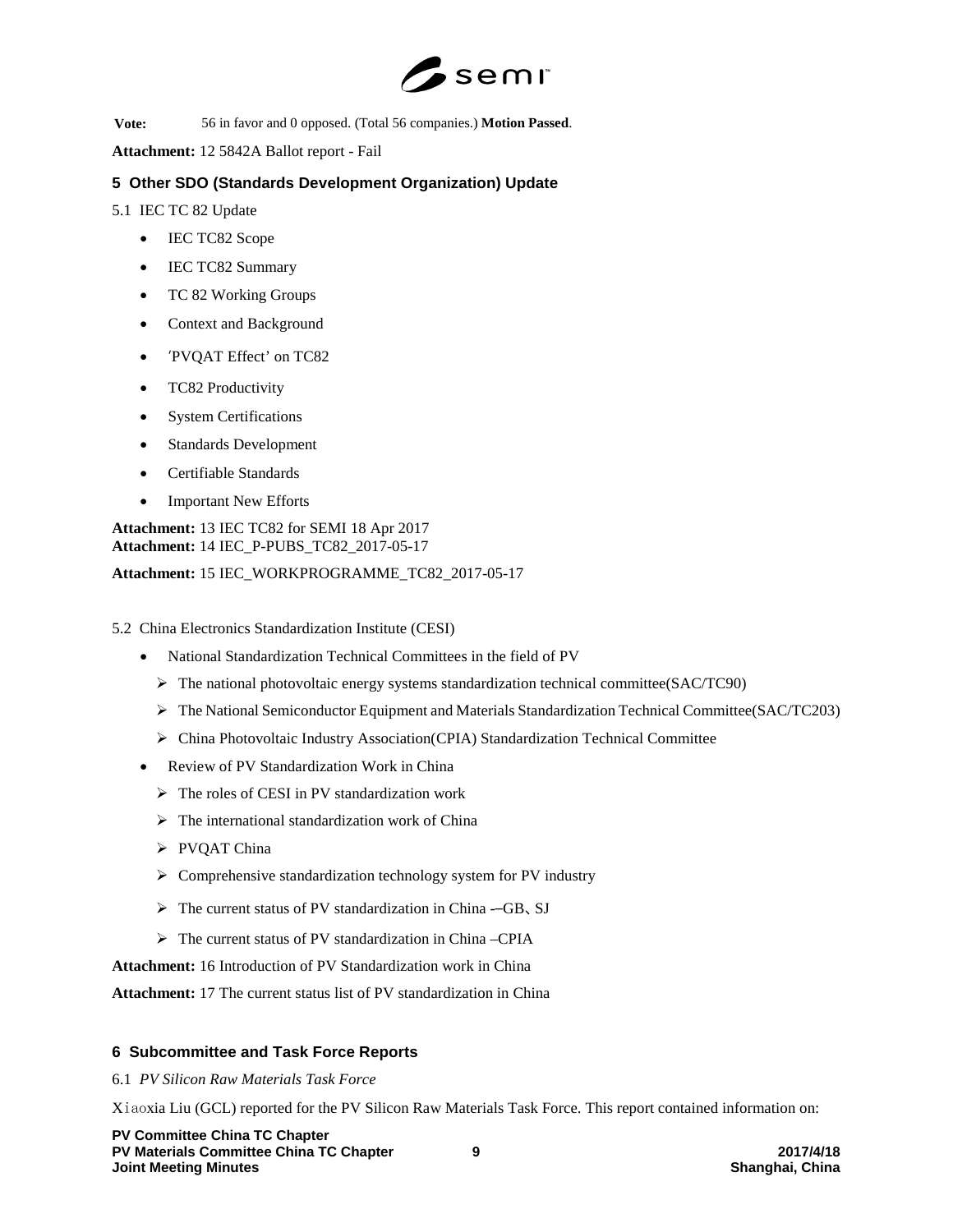

- Working on
	- New Standard: Test Method for Determination of Hydrogen in PV Polysilicon by Inert Gas Fusion Infrared Absorption Method-SNARF Submitted by CPVT/GCL
	- $\triangleright$  New standard: Specification for Trichlorosilane Used in Polysilicon Production-SNARF Submitted by GCL/SIMT
- Published Standards
	- PV74-0216, New Standard: Test Method for the Measurement of Chlorine in Silicon by Ion Chromatography
	- PV64-0115, New Standard: Test Method for Determining B, P, Fe, Al, Ca Contents in Silicon Powder for PV Applications by Inductively-Coupled-Plasma Optical Emission Spectrometry
	- PV59-0115, New Standard: Test Method for Determining of Total Carbon Content in Silicon Powder by Infrared Absorption after Combustion in an Induction Furnace
	- $\triangleright$  PV50-0114, New Standard: Specification for Impurities in Polyethylene Packaging Materials for Polysilicon Feedstock

**Attachment:** 18 PV Silicon Raw Materials Task Force Report

#### *6.2 PV Silicon Wafer Task Force*

Liangping Deng (LONGi) reported for the PV Silicon Wafer Task Force. This report contained information on:

- Working on
	- Doc 5767, New Standard: Guide for Material Requirements of Internal Feeders Used in Mono-crystal Silicon Growers
	- $\triangleright$  Doc 5843, Revision of SEMI PV22-1011, Specification for Silicon Wafers for Use in Photovoltaic Solar Cells
	- Doc 6072, Revision of SEMI PV29-0212, Specification for Front Surface Marking of PV Silicon Wafers with Two-Dimensional Matrix Symbols
- Published Standard
	- SEMI PV22-0716, Revision of SEMI PV22-1011, Specification for Silicon Wafers for Use in Photovoltaic Solar Cells (technical revision)

**Attachment:** 19 PV Silicon Wafer Task Force Report

#### *6.3 Crystalline Silicon Solar Cell Task Force*

Dengyuan Song (Yingli) reported for the Crystalline Silicon Solar Cell Task Force. This report contained information on:

- Working on
	- Doc 5842A, New Standard: Test Method for Metal-Wrap-Through Solar Cell Via Resistance
	- Doc 6074, New Standard: Test Method for Peeling Force between Electrode and Ribbon/Back Sheet
	- $\triangleright$  Doc 6112, New Standard: Specification for Voltage Sweep Time and Direction in Transient Mode I-V Measurement of Silicon Solar Cells
- Published Standards
	- $\triangleright$  SEMI PV54-0514, New Standard: Specification For Silver Paste, Used To Contact With N+ Diffusion Layer Of Crystalline Silicon Solar Cells
	- SEMI PV58-0115, New Standard: Specification For Aluminum Paste, Used In Back Surface Field Of Crystalline Silicon Solar Cells
	- SEMI PV65-0715, New Standard: Test Method Based on RGB for C-Si Solar Cell Color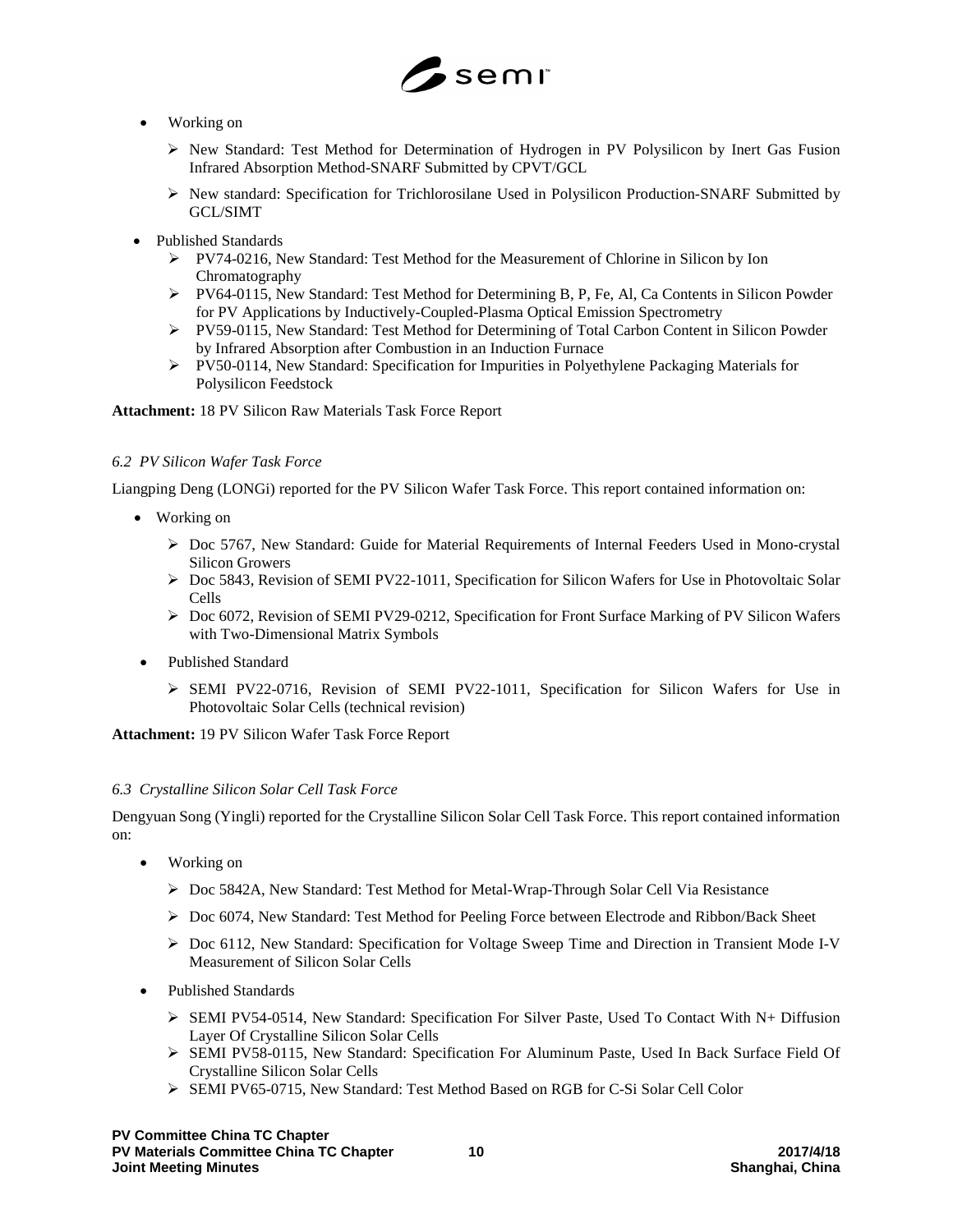

- SEMI PV66-0715, New Standard: Test Method for Determining the Aspect Ratio of Solar Cell Metal Fingers by Confocal Laser Scanning Microscope
- $\triangleright$  SEMI PV67-0815, New Standard: Test Method for the Etch Rate of a Crystalline Silicon Wafer by Determining the Weight Loss

**Attachment:** 20 Crystalline Silicon Solar Cell Task Force Report

# *6.4 PV Module Task Force*

Wei Zhou (Trina) reported for the PV Module Task Force. This report contained information on:

- Working on
	- $\triangleright$  Doc 5661A, New Standard: Test Method for Electrical Parameters of Bifacial Solar Module
	- Doc 5725, New Standard: Practice for Metal Wrap Through (MWT) Back Contact PV Module Assembly
	- Doc 5840, New Standard: Guide for Calibration of PV Module UV Test Chambers
	- ▶ Doc 5925A, New Standard: Specification for Dual-glass Module with Crystalline Silicon Terrestrial Solar Cell
	- ▶ Doc 5968A, New Standard: Guide for Sample Preparation Method for Photovoltaic Backsheet Performance Tests
	- Doc 6070A, New Standard: Test Method for Cell Defects in Crystalline Silicon PV Modules by Electroluminescence (EL) Imaging
	- $\triangleright$  Doc 5982, New Standard: Specification for Crystalline Silicon Photovoltaic Module Dimensions
	- $\triangleright$  Doc 6069, New Standard: Specification for Structural Silicone Adhesive for the Back Rail Fixture on PV Modules
	- Doc 6073, New Standard: Specification for Crystalline Silicon PV Modules with Integrated Power **Optimizer**
	- Doc 6113, New Standard: Test Method for Abrasion Resistance of the Polymer Backsheet of Crystalline Silicon Solar Modules
- Published Standards
	- SEMI PV44-0513, Specification for package protect for PV module
	- SEMI PV45-0513, Vinyl Acetate (VA) content test method for Ethylene-Vinyl Acetate (EVA) applied in photovoltaic modules-TGA
	- SEMI PV47-0513, Specification for Anti-Reflective Coated Glass, Used in Crystalline Silicon Photovoltaic Modules
	- $\triangleright$  SEMI PV61-0115, Specification for Framing Tape for PV Modules
	- SEMI PV62-0215, Terminology for Back Contact PV Cell and Module
	- SEMI PV63-0215, Specification for Ultra-thin glasses used for photovoltaic modules

# **Attachment:** 21 PV Module Task Force Report

# *6.5 Thin Film PV Module Task Force*

Ying Zhang (Hanergy) reported for the Thin Film PV Module Task Force. This report contained information on:

- Working on
	- Doc 5926, New Standard: Test Method for Bending Property of Flexible Thin Film PV Modules
- Published Standard
	- SEMI PV73-0216, Test Method for Thin-Film Silicon PV Modules Light Soaking

# **Attachment:** 22 Thin Film PV Module Task Force Report

# *6.6 PV Diffusion Furnace Test Methods Task Force*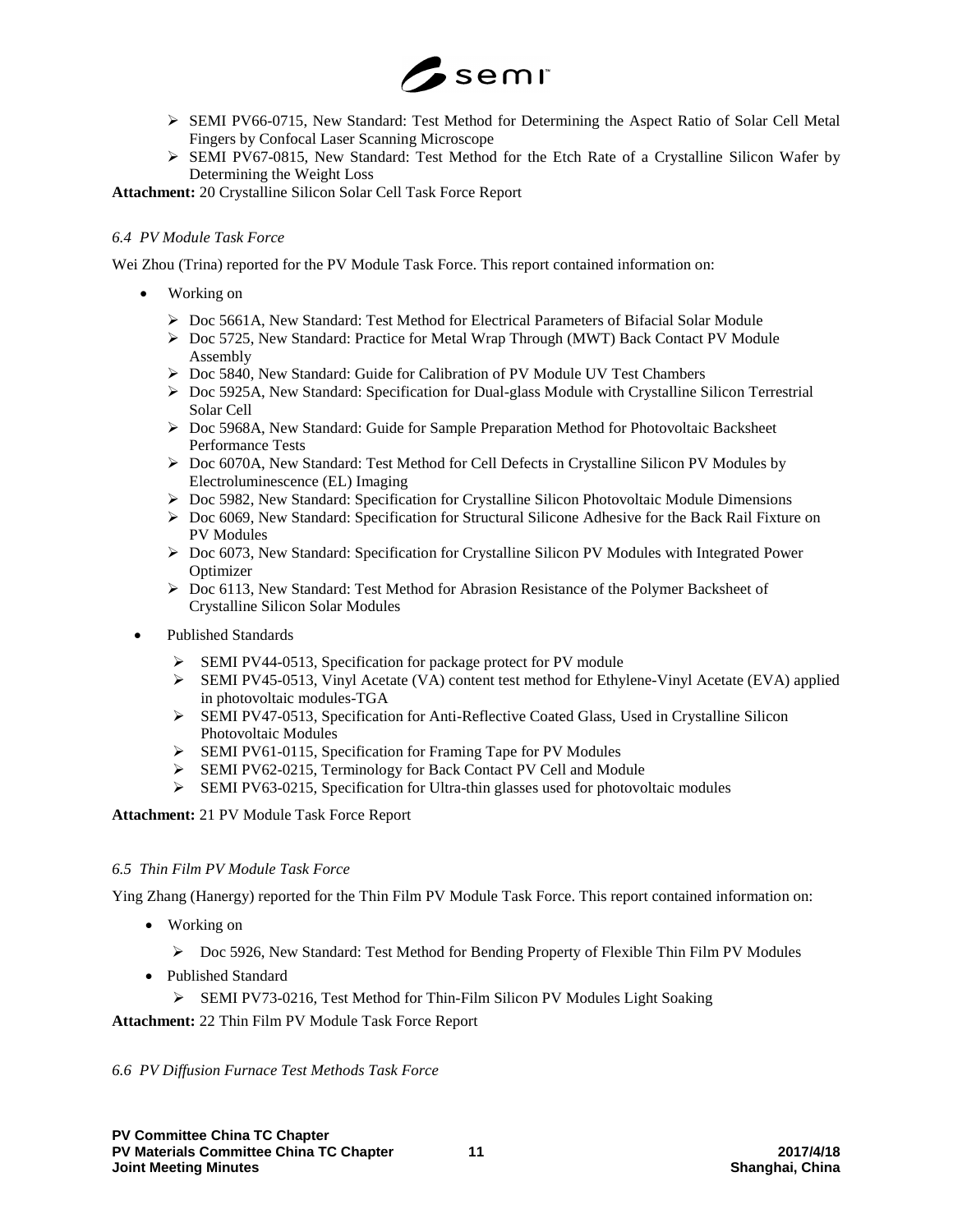

Liangyu Liu (CETC-48) reported for the PV Diffusion Furnace Test Methods Task Force. This report contained information on:

- Working on:
	- ▶ Doc 5841, New Standard: Guide for Specifying Low Pressure Horizontal Diffusion Furnace
	- Doc 5983, New Standard: Test Method for In-line Sheet Resistance Inspection
- Published Standard
	- SEMI PV53-0514, Test Method for In-line Monitoring of Flat Temperature Zone in Horizontal Diffusion Furnaces

**Attachment:** 23 PV Diffusion Furnace Test Methods Task Force Report

# *6.7 Multi-wire Saws Task Force*

Liangyu Liu (CETC-48) reported for the Multi-wire Saws Task Force. This report contained information on:

- Working on: None
- Published Standard
	- SEMI PV68-0815, Test Method for the Wire Tension of Multi-Wire Saws

**Attachment:** 24 Multi-wire Saws Task Force Report

# **7 Old Business**

None

# **8 New Business**

8.1 *New SNARFs & TFOFs*

8.1.1 SNARF-New Standard: Test Method for Determination of Hydrogen in PV Polysilicon by Inert Gas Fusion Infrared Absorption Method

Li He (CPVT) addressed the committee on this topic.

| <b>Motion:</b>         | To approve the SNARF                                                                                                                                                                                 |  |  |
|------------------------|------------------------------------------------------------------------------------------------------------------------------------------------------------------------------------------------------|--|--|
| By / $2^{\text{nd}}$ : | Rulong Chen (Suntech)                                                                                                                                                                                |  |  |
| <b>Discussion:</b>     | 1. Xinwei Niu (JA Solar): The cost is low. Continuous feeding will lead to spill out.                                                                                                                |  |  |
|                        | 2. Jinbiao Lv (GCL): Please consider silicon ingot related companies; invite them to join in the project. A test<br>method should consider upstream and downstream industries.                       |  |  |
|                        | 3. Li He (CPVT): I have not found test method for Hydrogen in PV Silicon materials related documents in<br>foreign database.                                                                         |  |  |
|                        | 4. Liangping Deng (LONGi): We focus on this SNARF because the amount for monocrystalline will be bigger<br>and bigger. However, it needs further consideration whether this teat method is the best. |  |  |
|                        | 5. Dengyuan Song (Yingli): Hydrogen is difficult to test. What is the accuracy of the molten gas? How to<br>control it is the true amount of hydrogen during the teat process?                       |  |  |
| Vote:                  | 44 in favor and 0 opposed. (Total 44 companies.) <b>Motion Passed.</b>                                                                                                                               |  |  |

8.1.2 SNARF-New Standard: Guide for the Applicability Evaluation of Pulsed Solar Simulator for the Measurement of Electrical Properties of High Efficiency Crystalline Silicon Solar Cells

Shude Zhang (Talesun) addressed the committee on this topic.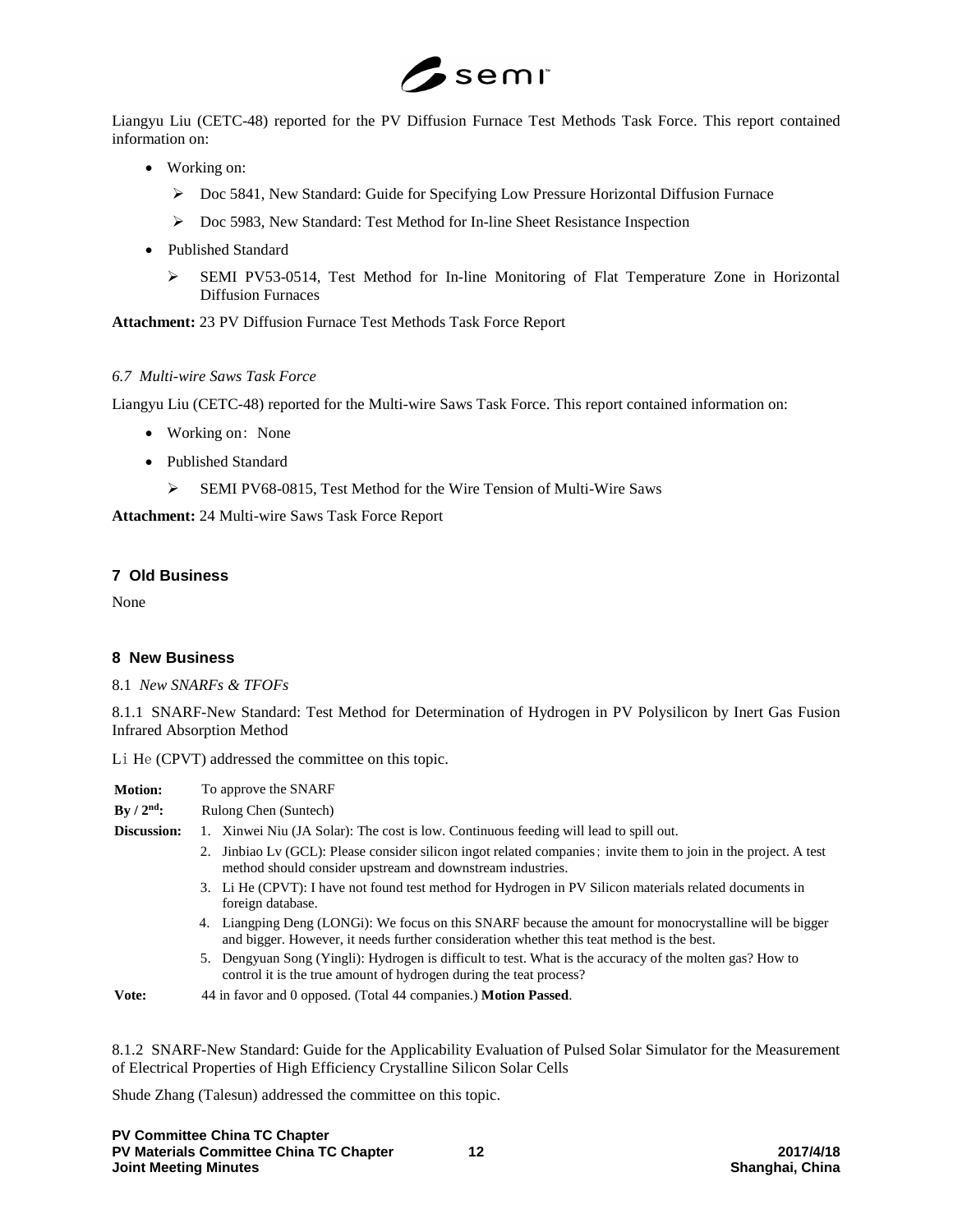

| <b>Motion:</b>         | To approve the SNARF                                                                                                                                                                                                                                                       |  |  |
|------------------------|----------------------------------------------------------------------------------------------------------------------------------------------------------------------------------------------------------------------------------------------------------------------------|--|--|
| By / $2^{\text{nd}}$ : | Zhixin Li (Linton)                                                                                                                                                                                                                                                         |  |  |
| Discussion:            | 1. Dengyuan Song (Yingli): Please avoid repitition for SNARF 6112, New Standard: Specification for Voltage<br>Sweep Time and Direction in Transient Mode I-V Measurement of Silicon Solar Cells, proposed by Jinko<br>Solar.                                               |  |  |
|                        | 2. Guangchun Zhang (CSI): The testing system itself should have the ability for forward and reverse sweep.                                                                                                                                                                 |  |  |
|                        | 3. Yaohua Mai (Hebei University): Pulse width, Measureing time and waiting process will affect the result for<br>forward and reverse sweep. It would be better to calibrate the steady mode solar simulator. Many companies<br>will use steady mode light sources to test. |  |  |
|                        | 4. Shude Zhang (Talesun): If use steady mode, spectrum can't match.                                                                                                                                                                                                        |  |  |
|                        | 5. Attendee: The result should compared with the one in labs.                                                                                                                                                                                                              |  |  |
| Vote:                  | 9 in favor and 0 opposed. (Total 44 companies.) <b>Motion Failed.</b>                                                                                                                                                                                                      |  |  |

8.1.3 SNARF-New Standard: Specification of Passivated Emitter and Rear Side Solar Cell (PERC)

Zhigang Wang (Talesun) addressed the committee on this topic.

**Motion:** To approve the SNARF

**By / 2nd:** Zhixin Li (Linton)

- **Discussion:** 1. Dengyuan Song (Yingli):
	- I do not recommend doing a product standard, please starting with a test method. Your SNARF content has included in other standards.
	- PERC is a big topic. The scope is too big.
	- According to solar cell structure, we cannot distinguish whether it is a PERC or regular cell.
	- 2. Alan Xu (CSI): I recommend doing a specification standard or you can add the content you need in existed IEC standards. We do not have solar cell application specification.
	- 3. Guangchun Zhang (CSI): GB/T 29195-2012 General Specification of Crystalline Silicon Terrestrial Solar Cells, it includes back surface field and EVA tension. There are many standards related to solar cells.

**Vote:** 4 in favor and 0 opposed. (Total 44 companies.) **Motion Failed**.

# 8.1.4 New TFOF- Testing Equipment Task Force

Hui Long (CETC-48) addressed the committee on this topic.

| <b>Motion:</b>         | To approve the new TFOF                                                                                                                                                                                                          |  |  |
|------------------------|----------------------------------------------------------------------------------------------------------------------------------------------------------------------------------------------------------------------------------|--|--|
| By / $2^{\text{nd}}$ : | Zhixin Li (Linton)                                                                                                                                                                                                               |  |  |
| Discussion:            | 1. Yaohua Mai (Hebei University): How are test sorting divided?                                                                                                                                                                  |  |  |
|                        | 2. Hui Long (CETC-48): There are silicon Wafer and solar cell test sorting.                                                                                                                                                      |  |  |
|                        | 3. Zhixin Li (Linton): There are not enough representative companies. Task force should invite more famous<br>and related companies.                                                                                             |  |  |
|                        | 4. Liangyu Liu (CETC-48): We will invite representative companies to join us later.                                                                                                                                              |  |  |
|                        | 5. Dengyuan Song (Yingli): CETC-48 make efforts on equipment, it meets the purpose of SEMI Association.<br>This also supports Chinese equipment.                                                                                 |  |  |
|                        | 6. Guangchun Zhang (CSI): Regarding equipment, I suggest to divide into two task forces. One is<br>manufacturing equipment task force, including diffusion furnace and welding machine. The other is test-<br>sorting equipment. |  |  |
|                        | 7. Dongqi Li (NAURA): I agree to put PV diffusion furnace test methods task force as a part of manufacturing<br>equipment task force.                                                                                            |  |  |
|                        | 8. Alan Xu (CSI): Does IV test is included in testing equipment task force?                                                                                                                                                      |  |  |

**Vote:** 34 in favor and 0 opposed. (Total 44 companies.) **Motion Passed**.

8.1.5 SNARF- New Standard: Guide for the Design of Testing and Sorting Equipment for Crystalline Silicon Solar Cells

**PV Committee China TC Chapter PV Materials Committee China TC Chapter 13 2017/4/18 Joint Meeting Minutes**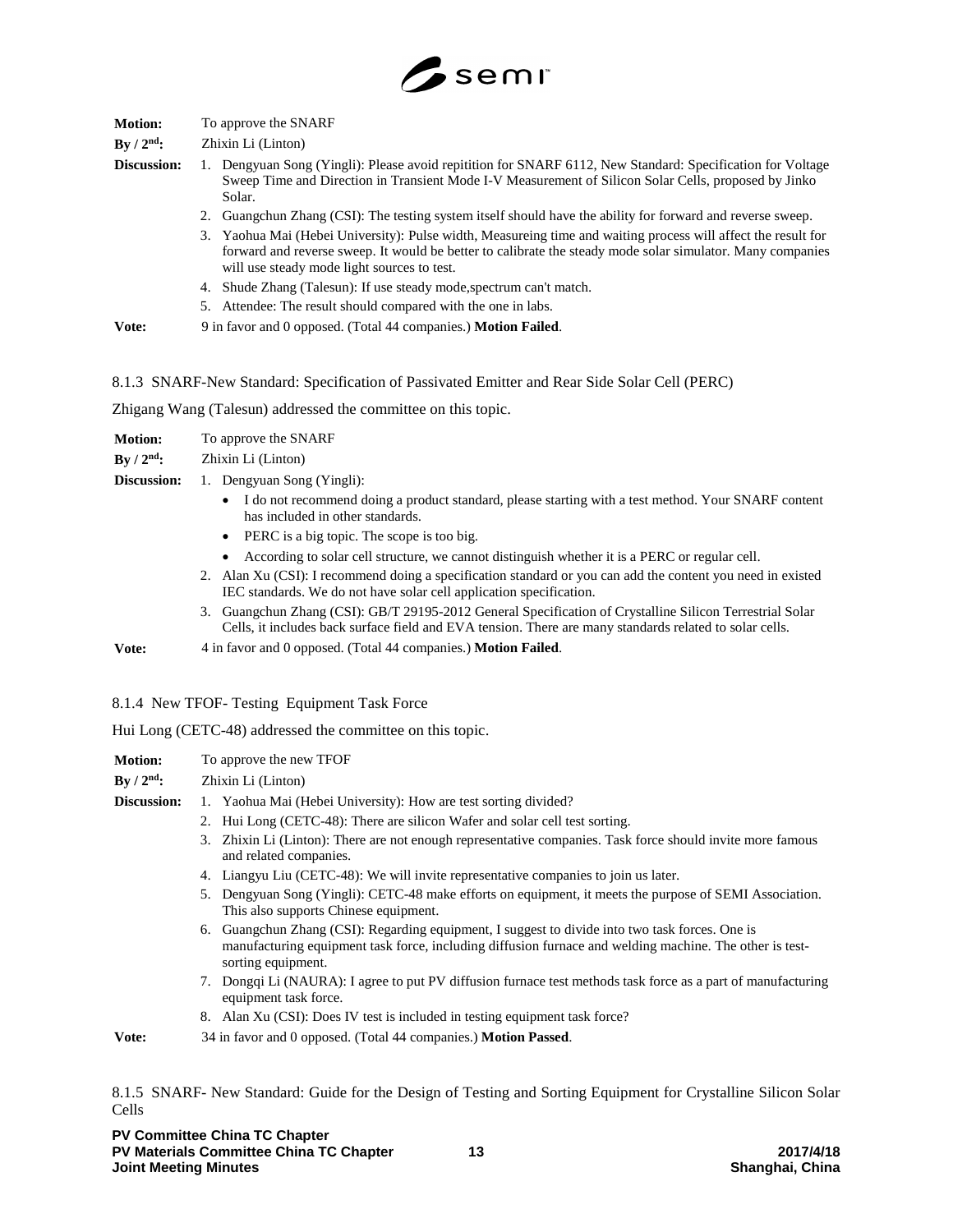

Hui Long (CETC-48) addressed the committee on this topic.

**Motion:** To approve the SNARF

# **By / 2nd:** Zhixin Li (Linton)

**Discussion:** 1. Guangchun Zhang (CSI):

- I recommend to firstly preparing the entire structure, which is well recognized and most mature, and then add detailed information later. This standard should include what to do but do not mention detailed parameter. The scope of this equipment standard should control.
- The test module should have a data interface.
- 2. Liangyu Liu (CETC-48):
	- We will take the framework at first and then make the content perfect.
	- We will do a standards based on the information must needed. We plan to do spadework for smart manufacturing and digital workshop.
- 3. Dongqi Li (NAURA):
	- Focus on test sorting method and principles.
	- Provide NAURA previous project leader for test equipment dept. to CETC-48 for communication.
- 4. Huichuan Pei (CESI): Complete it gradually, as a series standard.
- 5. Zhixin Li (Linton): Is it necessary to define the color? This SNARF report is not specific.

**Vote:** 35 in favor and 0 opposed. (Total 44 companies.) **Motion Passed**.

8.1.6 SNARF- New Standard: Specification for Trichlorosilane Used in Polysilicon Production

Taoxia Wang (GCL) addressed the committee on this topic.

| <b>Motion:</b> | To approve the SNARF |                                                                                                                              |
|----------------|----------------------|------------------------------------------------------------------------------------------------------------------------------|
| By $/ 2nd$ :   | Zhixin Li (Linton)   |                                                                                                                              |
| Discussion:    | Ι.                   | Guangchun Zhang (CSI): trichlorosilane is produced or outsourcing? The using amount of trichlorosilane in<br>China is big.   |
|                |                      | 2. Jinbiao Lv (GCL): When the production line is just open, trichlorosilane is outsourcing.                                  |
|                |                      | 3. Dengyuan Song (Yingli): Is there any NaAlH <sub>4</sub> standards in chemical industry?                                   |
|                |                      | 4. Xiaoxia Liu (GCL): There is trichlorosilane related GB (National Standards). It is trichlorosilane for<br>industrial use. |
|                |                      | 5. Zhixin Li (Linton): Is there are using requirement for trichlorosilane in other countries?                                |
|                |                      | 6. Huichuan Pei (CESI): Under SAC/TC203, there is a standard called Trichlorosilane for Silicon Epitaxial.                   |
| $T$ . $\sim$   |                      | 22 $\ldots$ form and 0 concern (Tetal 44 concernies) Matten Densed                                                           |

**Vote:** 33 in favor and 0 opposed. (Total 44 companies.) **Motion Passed**.

*8.2 Request for Ballots in cycle 5-2017*

8.2.1 Doc 5767A, New Standard: Guide for Material Requirements of Internal Feeders Used in Mono-crystal Silicon Growers

Erfei Liu (Linton) addressed the committee on this topic.

| To approve Doc 5767A for ballot in cycle 5-2017<br><b>Motion:</b> |                                                                         |
|-------------------------------------------------------------------|-------------------------------------------------------------------------|
| $\rm\,By\,$ / $\rm 2^{nd}\mathbf{:}$                              | Tongrong Zhao (Jolywood)/ Dengyuan Song (Yingli)                        |
| Discussion:                                                       | <b>None</b>                                                             |
| Vote:                                                             | 36 in favor and 0 opposed. (Total 44 companies.) <b>Motion Passed</b> . |

8.2.2 Doc 6074, New Standard: Test Method for Peeling Force between Electrode and Ribbon/Back Sheet

Hui Yi (Talesun) addressed the committee on this topic.

**Motion:** To approve Doc 6074 for ballot in cycle 5-2017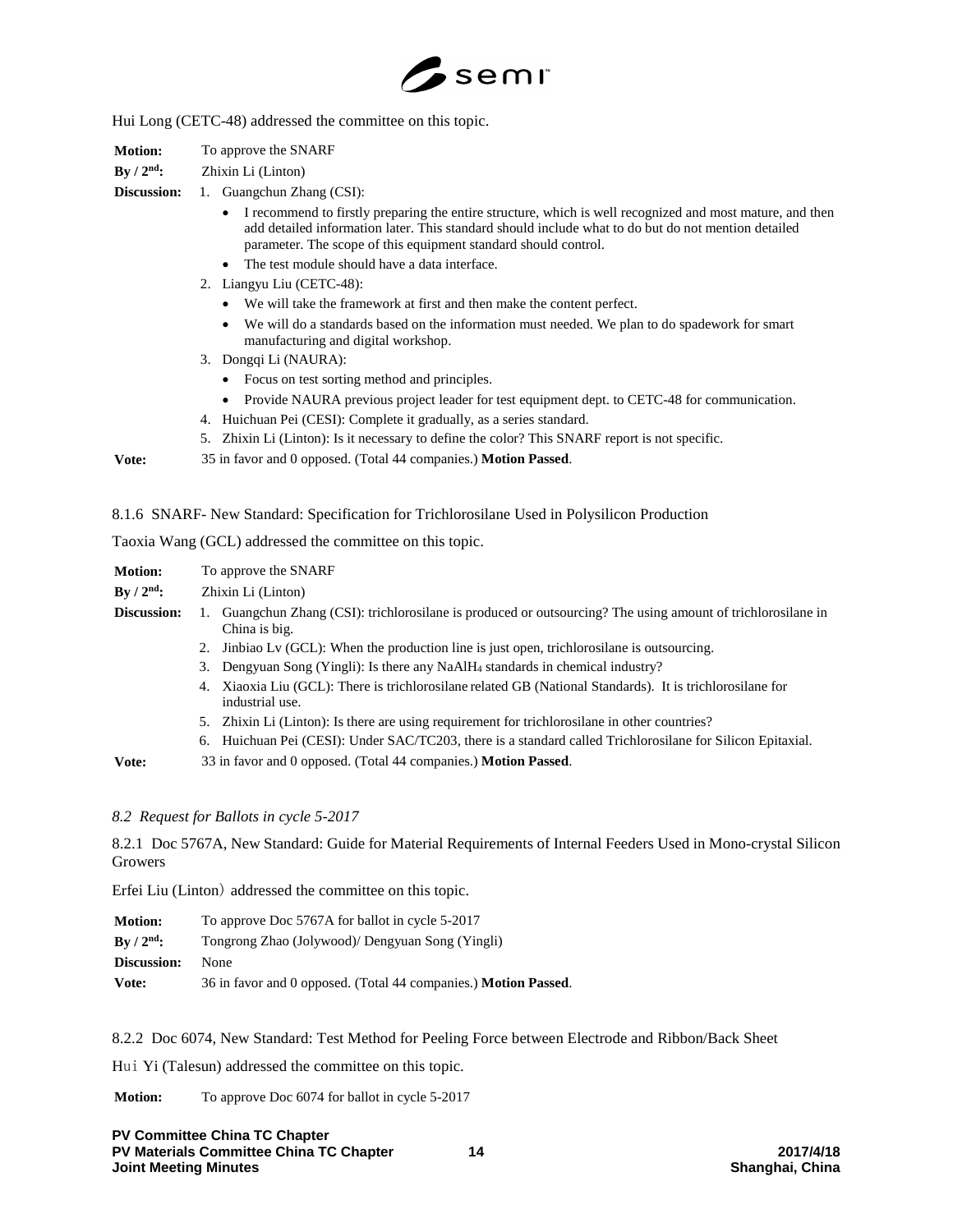

| $\rm\,By\,/\,2^{nd}\rm:$ | Zhixin Li (Linton)                                                                                                                                                                                                                                                                                                                                  |
|--------------------------|-----------------------------------------------------------------------------------------------------------------------------------------------------------------------------------------------------------------------------------------------------------------------------------------------------------------------------------------------------|
| Discussion:              | 1. Rulong Chen (Suntech): In SEMI PV54-0514 Specification for Silver Paste, Used to Contact with N+<br>Diffusion Layer of Crystalline Silicon Solar Cells and SEMI PV58-0115 Specification for Aluminum Paste,<br>Used in Back Surface Field of Crystalline Silicon Solar Cells, I remember these two standards mentioned<br>peeling force testing. |
| Vote:                    | 37 in favor and 0 opposed. (Total 44 companies.) <b>Motion Passed.</b>                                                                                                                                                                                                                                                                              |

8.2.3 Doc 5982, New Standard: Specification for Crystalline Silicon Photovoltaic Module Dimensions

Alan Xu (CSI) addressed the committee on this topic.

| <b>Motion:</b> | To approve Doc 5982 for ballot in cycle 5-2017                                                                                                                     |  |
|----------------|--------------------------------------------------------------------------------------------------------------------------------------------------------------------|--|
| $By / 2nd$ :   | Zhixin Li (Linton)                                                                                                                                                 |  |
| Discussion:    | 1. Zhixin Li (Linton): Since dimension is included in this standard, will there be tolerance range?                                                                |  |
|                | 2. Alan Xu (CSI): There is only center value range. Tolerances are included in the module vendors and the<br>technical agreements.                                 |  |
|                | 3. Jingbing Zhu (Sunman): Table 2 size and position no not need tolerance. If it is fixed, that is fine.                                                           |  |
|                | 4. Xinming Huang (JA Solar): From the point of view of the standard, I recommend adding tolerance.                                                                 |  |
|                | 5. Guangchun Zhang (CSI):                                                                                                                                          |  |
|                | The purpose of this standards is to let Aluminum frame, glass, backplane material unified install when<br>$\bullet$<br>make the frame. It will be more convenient. |  |
|                | Standards for Aluminum frame design structure are necessary. I recommend some companies to make a<br>$\bullet$                                                     |  |

**Vote:** 23 in favor and 0 opposed. (Total 32 companies.) **Motion Passed**.

8.2.4 Doc 5841A, New Standard: Guide for Specifying Low Pressure Horizontal Diffusion Furnace

Pengtao Sun (NAURA) addressed the committee on this topic.

proposal SNARF.

| To approve Doc 5841A for ballot in cycle 5-2017<br><b>Motion:</b> |                                                                        |
|-------------------------------------------------------------------|------------------------------------------------------------------------|
| $\rm\,By\,$ / $\rm 2^{nd}\mathbf{:}$                              | Zhixin Li (Linton)                                                     |
| Discussion:                                                       | <b>None</b>                                                            |
| Vote:                                                             | 31 in favor and 0 opposed. (Total 32 companies.) <b>Motion Passed.</b> |

8.2.5 Doc 6070A, New Standard: Test Method for Cell Defects in Crystalline Silicon PV Modules by Electroluminescence (EL) Imaging

Ping Yan (Trina) addressed the committee on this topic.

| To approve Doc 6070A for ballot in cycle 5-2017<br><b>Motion:</b>                    |                                                                        |
|--------------------------------------------------------------------------------------|------------------------------------------------------------------------|
| $\rm\,By\,$ / $\rm 2^{nd}\mathbf{:}$<br>Zhixin Li (Linton)/ Tongrong Zhao (Jolywood) |                                                                        |
| Discussion:                                                                          | <b>None</b>                                                            |
| Vote:                                                                                | 27 in favor and 0 opposed. (Total 32 companies.) <b>Motion Passed.</b> |

8.2.6 Doc 5925A, New Standard: Specification for Dual-glass Module with Crystalline Silicon Terrestrial Solar Cell Qiangzhong Zhu (Trina) addressed the committee on this topic.

**Motion:** To approve Doc 5925A for ballot in cycle 5-2017 **By / 2nd:** Zhixin Li (Linton) **Discussion:** None **Vote:** 31 in favor and 0 opposed. (Total 32 companies.) **Motion Passed**.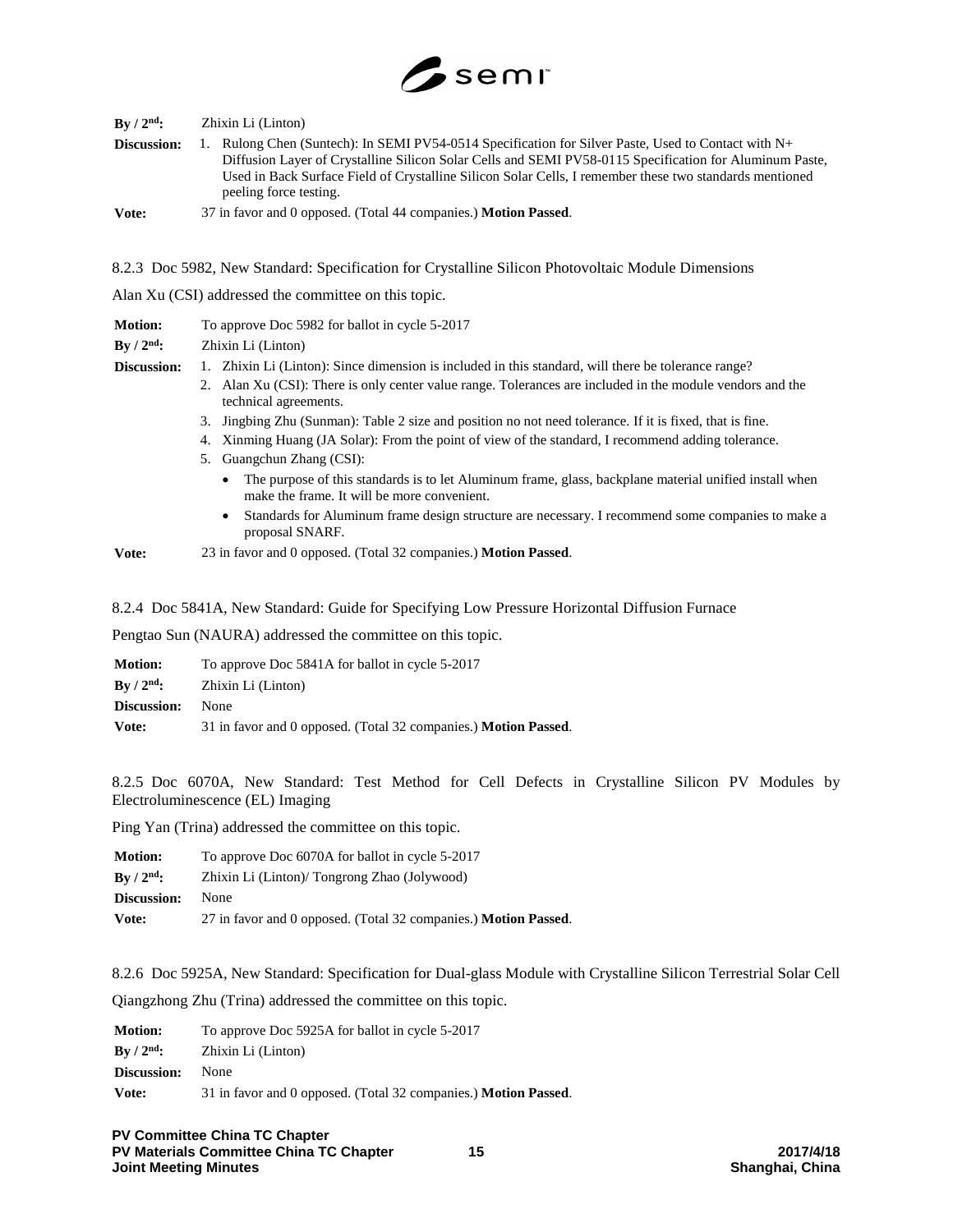

8.2.7 Doc 5725, New Standard: Specification for Dual-glass Module with Crystalline Silicon Terrestrial Solar Cell Zhen Zhang (Hohai University) addressed the committee on this topic.

| To approve Doc 5725 for ballot in cycle 5-2017<br><b>Motion:</b> |                                                                        |
|------------------------------------------------------------------|------------------------------------------------------------------------|
| $\rm\,By\,$ / $\rm 2^{nd}\mathbf{:}$                             | Zhixin Li (Linton)                                                     |
| Discussion:                                                      | <b>None</b>                                                            |
| Vote:                                                            | 32 in favor and 0 opposed. (Total 32 companies.) <b>Motion Passed.</b> |

8.2.8 Doc 5661A, New Standard: Test Method for Electrical Parameters of Bifacial Solar Module

Jianxiong Ni (Yingli) addressed the committee on this topic.

| To approve Doc 5661A for ballot in cycle 5-2017<br><b>Motion:</b> |                                                                        |
|-------------------------------------------------------------------|------------------------------------------------------------------------|
| $\rm{Bv}$ / $\rm{2^{nd}}$ :                                       | Zhixin Li (Linton)                                                     |
| <b>Discussion:</b>                                                | <b>None</b>                                                            |
| Vote:                                                             | 56 in favor and 0 opposed. (Total 56 companies.) <b>Motion Passed.</b> |

8.2.9 Doc 5968A, New Standard: Guide for Sample Preparation Method for Photovoltaic Backsheet Performance Tests

Jianxiong Ni (Yingli) addressed the committee on this topic.

| <b>Motion:</b>              | To approve Doc 5968A for ballot in cycle 5-2017                        |  |
|-----------------------------|------------------------------------------------------------------------|--|
| $\rm{Bv}$ / $\rm{2^{nd}}$ : | Zhixin Li (Linton)                                                     |  |
| Discussion:                 | <b>None</b>                                                            |  |
| Vote:                       | 56 in favor and 0 opposed. (Total 56 companies.) <b>Motion Passed.</b> |  |

# **9 Next Meeting and Adjournment**

The next meeting is scheduled for October 13, 2017 at Taizhou, Jiangsu, China. See<http://www.semi.org/en/events> for the current list of meeting schedules.

Having no further business, a motion was made to adjourn. Adjournment was at 17:20.

Respectfully submitted by:

Sophia

Standards Specialist

SEMI China

Phone: 86-21-60278553

Email: shuang@semi.org

Minutes tentatively approved by:

| Guangchun Zhang (CSI), Co-chair | <date approved=""></date> |
|---------------------------------|---------------------------|
| Jun Liu (CESI), Co-chair        | <date approved=""></date> |